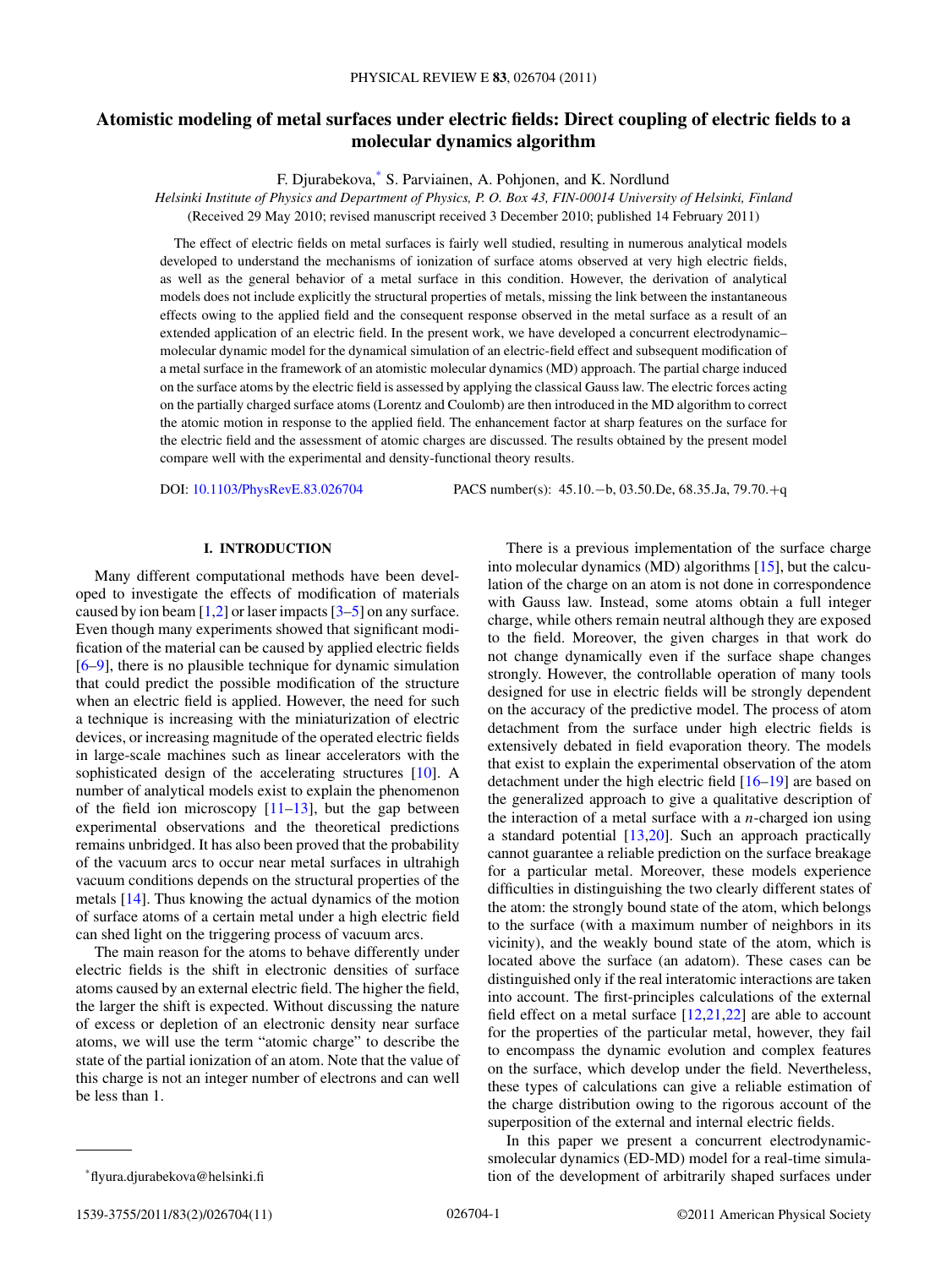<span id="page-1-0"></span>electric fields; some results on charge distribution on surface atoms owing to the electric field will be discussed. In the presence of a sharp feature on the surface, electronic effects cannot be ignored. Even if the field applied to the metal surface is much lower than the threshold of the field-emission process, the field can grow to this value above the top of a tip. In this case the electric current caused by the field-emission phenomenon from the tip will raise its temperature by Joule heating, competing with the conduction of heat to the rest of the cell. These processes are also introduced in our model, but are discussed in greater detail elsewhere [\[23\]](#page-9-0).

#### **II. METHOD**

In principle, the effects of an external electric field on the electrons and nuclei of a metal surface should be calculated by a quantum-mechanical solution of the electronic states of the system. Such calculations have been done until now for the static surface configuration and small atomic systems only [\[12,21,22\]](#page-9-0). However, to enable the dynamic simulation of morphology evolution on extended surfaces, we introduce an atomic-level interpolation approach to the application of the classical Gauss law [\[24\]](#page-9-0). The effect of the electric field on the surface atoms that we consider is through the effect on the charges induced on these atoms (a result of the depletion or excess of electronic densities according to Gauss law).

We developed our ED-MD model on the basis of the classical MD code PARCAS  $[25]$ . The main idea is to introduce, into the Newton's equations of atomic motion, additional forces of an electric nature that act on the charges induced by the applied electric field. Within the Born-Oppenheimer approximation (which is conventionally used in MD simulations [\[26\]](#page-9-0)), we presume that the relaxation of the electronic system in response to the electric field and the subsequent Coulombic attraction of nuclei by electrons are momentaneous compared to the thermal motion of the atomic nuclei. Thus, the atom is considered as a whole entity with respect to the external electric field.

We consider further that the Gauss law stated for a continuous metal surface (given by the "pillbox" technique, which is a surface charge per area, see Sec. II  $C$  [\[24\]](#page-9-0)) is applicable on an atomic level. We do not account for electron tunneling effects responsible for the ionization of surface atoms at the moment of their detachment from the surface. The process of detachment is considered if a surface atom (or an adatom) is provided sufficient energy from the electric field to overcome the surface barrier. When an atom resides at a metal surface, it can be partially charged, i.e., have an electron density that is higher or lower than that of an average atom inside the (uncharged) bulk in a way that fulfills Gauss law. On the other hand, when an atom is leaving the surface, the electron density must at some distance from the surface collapse into a state that corresponds to an integer number of electrons on the detached atom. We also do not account for this loss or gain of energy owing to the electron wave collapsing during the detachment process; this is why there is no additional energy or energy penalty for these processes accounted for in the model.

Thus, the degree of ionization of the atom cannot be considered reliably predicted within the present approach. Note also that the present approach has been developed

for the electrostatic field; no magnetic components or time dependences of a rf field as well as its characteristically significant skin depth are taken into account. The electric field is not allowed to penetrate deeper than the first atomic layer, which correspond to the skin depth  $\sim$ 2 Å, as estimated for metal surfaces in the classical electrodynamics textbooks [\[24\]](#page-9-0), although the boundary between the internal field of the surface atoms and the external electric field is considered to be sharp.

The atoms leaving the surface in the ionized state, or those that experienced a postionization, as well as the strong current of electrons escaping from the surface, affect the field around the tip. Strictly speaking, to find the field distribution around the tip at the fields of interest of this paper, one must solve the Poisson equation with the space-charge component in it [\[24\]](#page-9-0). Somewhat simplified approaches (the case of planar electrodes in Ref. [\[27\]](#page-9-0)) can help to take into account the space-charge screening effect by scaling the value of an electric field. However, a field screening effect owing to a space charge will not be included in our approach owing to the reasons specified in the next section.

# **A. Calculation of an electric field above the metal surface of an arbitrary shape**

We find the distribution of the electric field over the metal surface of an arbitrarily rough shape (not flat) by solving the Laplace equation

$$
\vec{\nabla}^2 \Phi(x, y, z) = 0,\tag{1}
$$

where  $\Phi$  is the electrostatic potential [\[24\]](#page-9-0).

The motivation for the employment of the Laplace equation rather than the general case of the Poisson equation [\[24\]](#page-9-0) for electric-field distribution, accounting for a space charge, is that that the primary interest of the present research is focused on the processes within the metal surface. The charges induced on a conductive surface are maintained by the voltage from the external source. These define the electric field between electrodes that will be distorted in the space owing to the roughness on the surface of the electrodes, or a space charge growing with the electron current from a surface emitter. These emitters, in the shape of surface protrusions, will distort the field efficiently, causing the redistribution of the charge on the surface atoms of the protrusions and in their vicinity. We aim to find this redistribution by applying the Laplace equation. The field enhancement on a protrusion will be screened eventually by the space charge over the top of the protrusion, but in the first approximation we can neglect this effect, which can lower the value of a charge by  $\sim 20\%$ , as estimated in Ref. [\[27\]](#page-9-0), which the current approach can tolerate because of the other uncertainties caused by the assumptions discussed in the following sections.

For the solution of Eq.  $(1)$  we employ the fine threedimensional (3D) grid and apply the finite-difference method using Gauss-Seidel iterations [\[28\]](#page-9-0). The size of a grid point is the same order of magnitude as the size of a lattice atom, therefore one atom belongs in one grid point in such a way that there is at least one grid point between two neighbor atoms if the atoms occupy the lattice sites according to the perfect crystal structure. This algorithm was developed for {100} planes in fcc lattice structures and can be also applied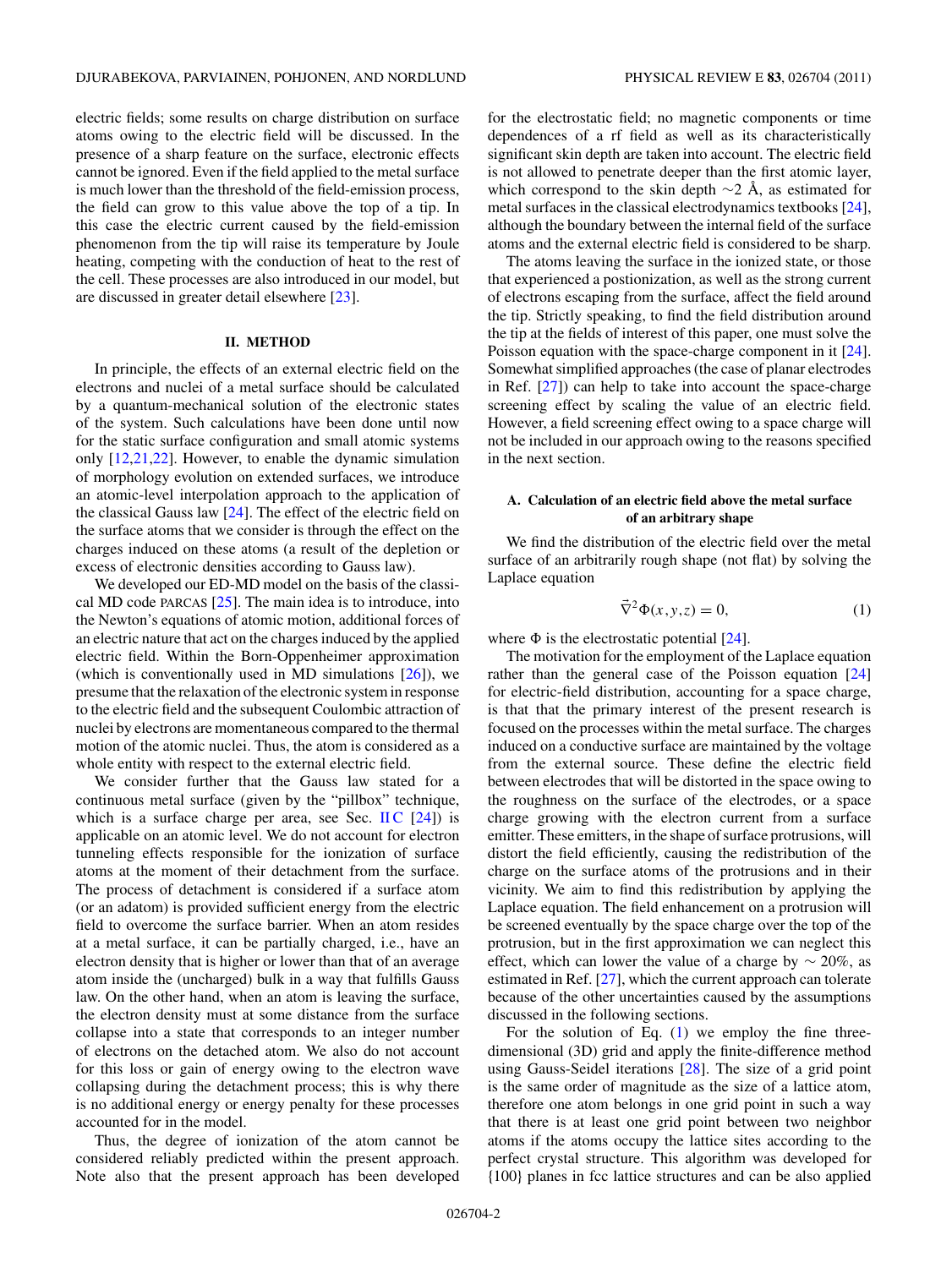to {110} planes of bcc lattice structures. The grid points of the Laplace solver are not required to be strict cubes, but they have measurements proportional to the lattice constants of a metal of interest in all three dimensions.

We solve Eq.  $(1)$  with the mixed boundary conditions; the Dirichlet type at the bottom of the grid  $[\Phi(x, y, 0)]$  = const on a metal surface and the constant can be assumed zero for certainty] and the Neumann type at the top of the grid  $(\vec{\nabla}\Phi = -\vec{F}_{\rm ex})$  [\[28\]](#page-9-0). In infinity the field is aligned parallel, thus only the *z* component of the potential has a gradient; this is equal to the value of the external electric field. The upper boundary is written then as  $\frac{\partial \Phi}{\partial \hat{z}} = -\vec{F}_{ex}$ . The bottom boundary has a complex shape as it is fully defined by the position of surface atoms. Every atom that belongs to the surface (an atom with at least one bond to the rest of the cell) is considered as a bottom boundary and so are the empty grid points between the atoms. If the surface has a complex shape with sharp features on it,  $\Phi$  must be considered as a function of the radius vectors of the surface atoms positions, in other words, the bottom boundary condition for the Laplace solver is  $\Phi(x, y, z_{bottom}) = 0$ , where  $z_{bottom}$  is the *z* coordinate of the bottom atoms. Because the shape of the surface is dynamically changing during the MD simulation, the time dependence is implicitly included in  $\Phi(x, y, z_{bottom})$  function and is taken into account via the replacement of the bottom boundary shape every time the Laplace solver is called to find the electric-field distribution. In this manner the bottom boundary is dynamically changing with time, depending on the momentary positions of surface atoms.

For the best performance of the Laplace solver, we require the convergence criterion  $\sum_{x,y,z} (\Phi(x,y,z)^i)$  –  $\Phi(x, y, z)^{i-1}$ ) ≤ 10<sup>−12</sup> V, where the indices *i* and *i* − 1 denote the current and previous iteration steps, respectively, for calculating the potential  $\Phi(x, y, z)$ . The efficiency of the finitedifference algorithm is, however, fairly low. The iterations over all the grid points at every MD step demand extensive computational time, especially if the number of atoms that form the surface is large. While solving the Laplace equation at every MD step, the efficiency can be significantly improved by exploiting the current solution as an initial guess for the next step. In this way, if the positions of the atoms did not change so much that the atoms remain within the same grid points during one MD step, the iterations will not be needed as the convergence will be reached already at the very first step. The other trick is to increase the efficiency of a Laplace solver to apply more advanced iteration techniques, which can save significantly the computational time, such as a multigrid method.

#### **B. The multigrid method**

Solving Laplace's equation using the Gauss-Seidel iteration requires calculating  $n<sup>3</sup>$  finite differences for every iteration, assuming a cubic grid with *n* points in each direction. If a large accuracy is desired, the iteration must be performed over thousands of steps which can be very time consuming for large systems.

However, by using the multigrid method, the process of solving Laplace's equation is accelerated significantly. A comprehensive explanation of the application of the multigrid

method can be found in Ref. [\[28\]](#page-9-0). In practice, we solve the equation at first approximately by using a few iterations of the Gauss-Seidel algorithm, and calculating a correction term, which improves upon the initial solution. This correction term is solved on a coarser grid with half the number of grid points in each direction, i.e.,  $\frac{1}{8}$  of the total number of points. We use the full-weighting restriction and linear interpolation to transfer values between grids of different coarseness.

The determination of the correction term is recursive, i.e., a correction term to the correction term is calculated by using a coarser grid, and this is repeated until no coarser grid can be formed. At the last solution on the coarsest grid, we apply the plain Gauss-Seidel iteration. For increased efficiency, movement occurs back and forth between finer and coarser levels in a W shape, i.e., the solver returns to a coarser level after temporarily moving back up to a finer grid level (known as a W cycle).

We also note that the efficiency of the multigrid method strongly depends on the number of grid points in one direction on the original grid. If we write the equation for the number of grid points as  $n = a2^b$ , where *a* and *b* are integers, it is clear that *a* points will remain on the coarsest grid, because the number of points is halved between grids. Thus, it is expected that no acceleration can be obtained if the size of the system is odd because the number of points will remain unchanged, while a size which is a power of 2 will lead to a maximum calculation speed.

The efficiency of the multigrid method implemented in our model is illustrated in Fig. 1. Here we compare the performance of the Laplace solver with various system sizes using a pure Gauss-Seidel iteration to that utilizing the multigrid method, while the accuracy of the calculation remains the same (*<*10<sup>−</sup><sup>12</sup> V). The multigrid algorithm is orders of magnitude faster than the plain version, and the importance of grid size in the multigrid case is also clearly seen. Somewhat paradoxically, increasing the number of grid points can lead to a faster solution, e.g., the solution of a  $124 \times 124 \times 124$  system takes ten times longer to calculate than for a  $128 \times 128 \times 128$  system. In our simulations we thus always choose systems with dimensions close to a power of 2.



FIG. 1. (Color online) Comparison of time taken to solve Laplace's equation for the Gauss-Seidel iteration to the multigrid solver using the Gauss-Seidel iteration.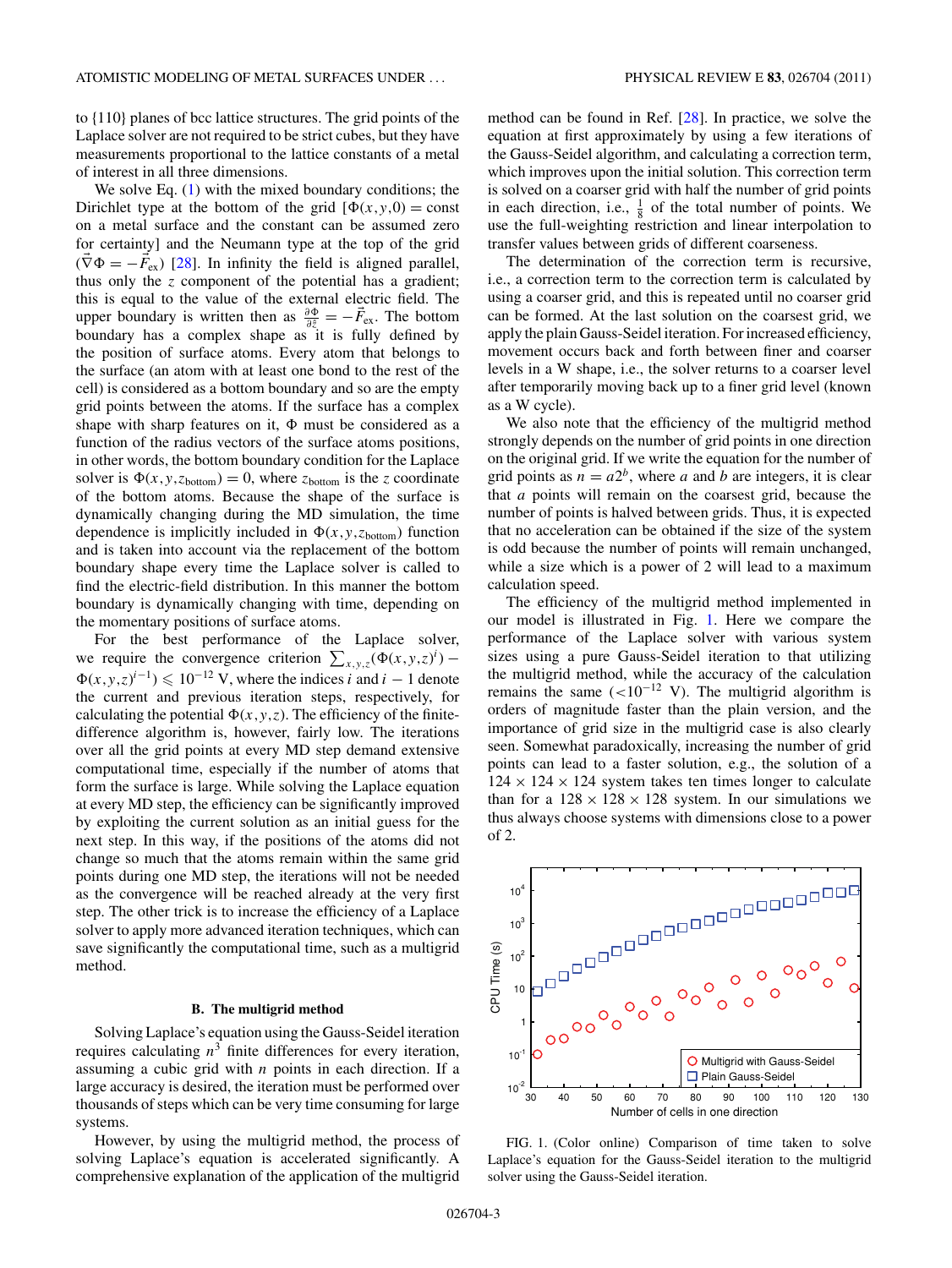# <span id="page-3-0"></span>**C. Calculation of a charge induced by the electric field on a surface atom**

Nevertheless, even by having the fastest Laplace solver, we still encounter the inevitable problem that the discrete information obtained in such a Laplace solver must be transferred to the continuous atomic motion in the MD algorithm. This is one of the challenging parts while developing a hybrid ED-MD model. In our approach we require that two atoms cannot occupy a single grid point, but they are allowed to occupy as close as two neighboring grid points. With respect to the Laplace solver, the atoms are considered to be the same cuboid shape as a grid point of the Laplace solver; the center of the atom is always forced to the center of the grid point of the Laplace solver, where the atom was found. The real position of an atom (obtained in the MD algorithm) can be different, but this difference always remains within the uncertainty  $\pm 0.5a_{x,y,z}$ , where  $a_x$ ,  $a_y$ , and  $a_z$  are the sizes of a grid point in all directions. In this fashion the charge of the surface atom as a function of its position with regard to the neighbors is slightly discrete, and still monotonically corresponds to the change of the field around the atom. However, the charge obtained in the discrete grid of the Laplace solver is eventually assigned to the atom in the real position according to the MD algorithm. This compromise allows for the agreeable conjunction of the discrete technique of the Laplace solver and the continuous atomic motion calculated by solving the system of Newton's equations [\[26\]](#page-9-0).

By the charge of surface atoms owing to an applied electric field, we understand the following. If the field is applied between two planar electrodes, it will polarize the surface atoms, inducing either depletion (on an anode) or excess (on a cathode) of electron density around the atoms. The process of partial charging of surface atoms (polarization) can be understood in the framework of the jellium model of a metal, which has been highly exploited to calculate the metal properties in analytical and density-functional theory (DFT) approaches [\[11,13,21\]](#page-9-0). Nevertheless, in the present approach we do not discuss the nature of polarization of metal atoms, because we are not doing rigorous calculations of electronic states of the atoms. Presently we employ the Gauss law, which gives the linear dependence of surface charge density *σ* on a value of an applied electric field  $\vec{F}$  in SI units [\[24\]](#page-9-0) as

$$
\sigma = \varepsilon_0 |\vec{F}|. \tag{2}
$$

Here,  $\varepsilon_0 = 8.85... \times 10^{-12}$  F/m is the vacuum permittivity and  $|\vec{F}|$  is the electric field directly over the metal surface.

We also assume that the Gauss law is valid at the atomic level; then the charge induced on a surface atom will be

$$
q_{\rm at} = \sigma A_{\rm at},
$$

where  $A_{at}$  is an area of the surface atom exposed to the field. The topography of atom location in the {100} face of a fcc structure  $(Cu\{100\})$  or in the  $\{110\}$  face of a bcc structure (W{110}) enables the representation of an atomic layer as a chessboard with filled (occupied by an atom) and empty (hold no atom) cuboids (Fig. 2). In other structures the surface pattern must be reconsidered, although the main algorithm will be still valid.



FIG. 2. Chessboardlike image of  $\{100\}$  fcc and  $\{110\}$  bcc surface planes. Dark and white cuboids are the atoms and the empty space between atoms, respectively; semitransparent cuboids show the Laplace solver grid points, with the schematic arrows displaying the direction of the applied field *F*ex.

In this figure the dark cuboids represent atoms that are forced to occupy the same position as the grid point of the Laplace solver where the center of the atom belongs (while in reality the atom can be only partly there). Thus we approximate every atom to a cuboid shape in such a way that every surface atom has four neighbors on a perfect lattice. We consider three Cartesian components of the electric field  $F^i_{x,y,z}$  in which the grid point *i* possesses from the solution of the Laplace equation [\(1\)](#page-1-0). Every component  $F_x^i$ ,  $F_y^i$ ,  $F_z^i$  has an opportunity to contribute to the entire value of the atom charge,

$$
\Delta q_j^i = \varepsilon_0 F_{x,y,z}^i A_{yz,xz,xy}^j,
$$

where  $A_{yz,xz,xy}^j$  is the area of the side of the atom *j* perpendicular to the component  $F^i_{x,y,z}$ , respectively. The total charge of the atom *j* will be calculated as a sum of all the contributions  $\Delta q_j^i$  from the grid points surrounding the atom *j* :

$$
q_j = \sum_{i=0}^{N_j} \Delta q_j^i,
$$

where  $N_i$  is the number of grid points with  $F_i$  obtained as the Laplace solution. As can be seen from Fig. 2, in the case of a flat surface there is only one grid point, which is located directly above the atom. If we calculate the charge of the atoms taking into account only these grid points, the total charge of the surface will be underestimated by a factor of 2. At the same time, the grid points, which are not located directly on the top of the atom, cannot be neglected because the value of the field in those grid points is also significant. Thus weencounter another "continuous↔discrete conjunction" problem. In this case, the continuous distribution of the field should be applied



FIG. 3. Two-dimensional projection of the atomic cell model with the example of the field direction due to the distortion on the surface feature. In the model for side atom 1 the contribution of the  $F_x$  component is taken into account ( $F_y$  is ignored) and for atom 2 the situation is inverse.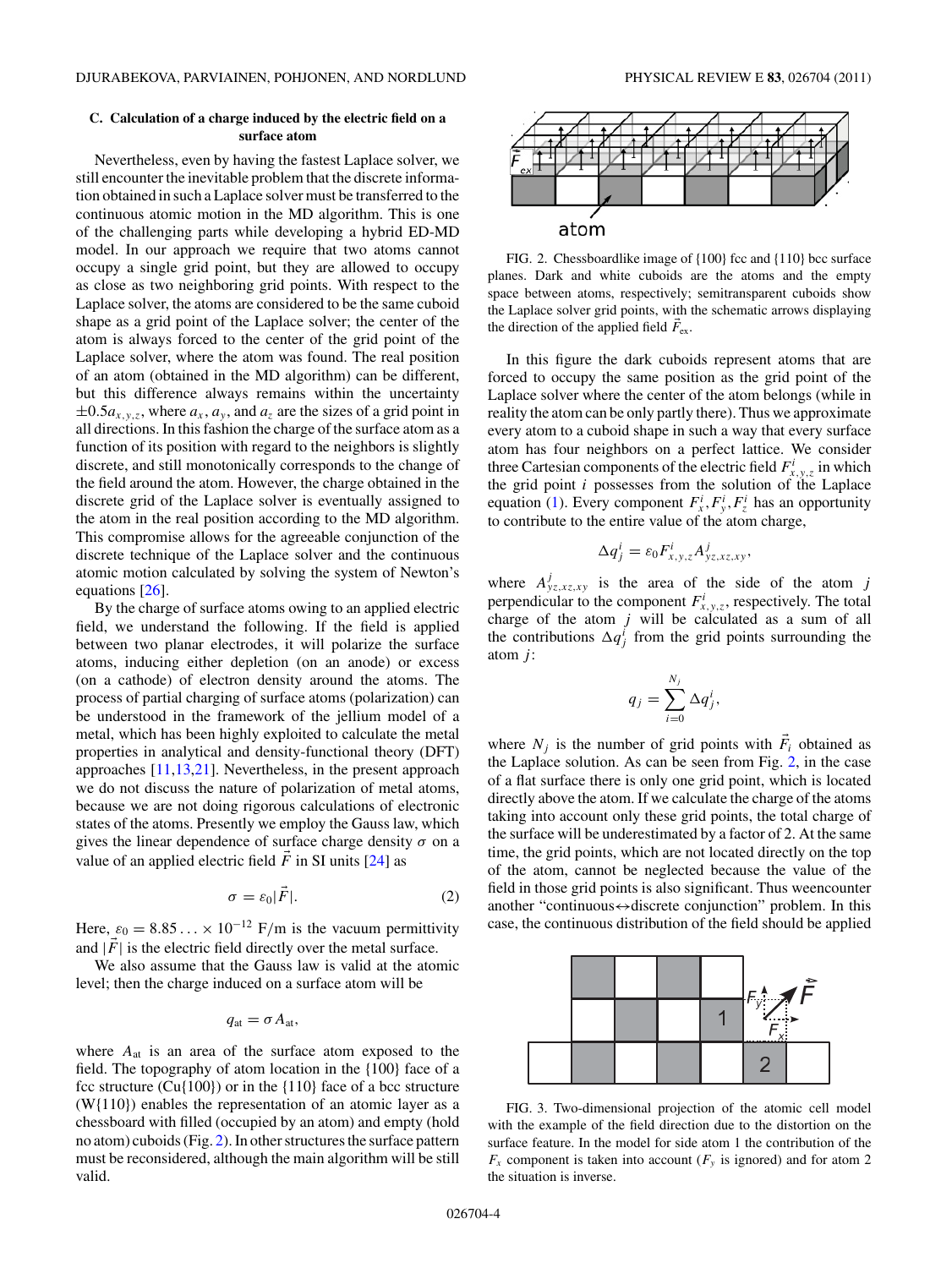<span id="page-4-0"></span>to the discrete number of surface atoms, which are approximated to have a geometrically finite shape. The conjunction between the continuous field and the discrete atoms is done as follows.

Every grid point is considered in the middle of eight other grid points that together form a large complete cuboid. All eight grid point cuboids are divided into three groups: The first nearest neighbors (nn) are on the faces of the large cuboid, the second nn's are on its edges, and the third nn's are in its corners. Only those grid points that potentially host the atoms (not parts of the Laplace solver) are considered. If the atoms are found, the calculation of the charge contribution to each atom is made according to the priorities; the field of the given grid point does contribute in the charge of each atom around, but not in full strength. It is divided into two halves; one half is for 1 nn atoms and the other half is evenly divided for second and third nn atoms. If the atoms are missing, the strength is distributed between the rest of the atoms with the same rule of priorities. The equations for the fractions that are accounted for for each atom found in first, second, and third nn's are written as follows

$$
g_{1nn} = g_{1nn}^0 + g_{2nn}^0 \left( 1 - \frac{N_{2nn}}{N_{2nn}^0} \right) / 2 + g_{3nn}^0 \left( 1 - \frac{N_{3nn}}{N_{3nn}^0} \right) / 2,
$$
  
\n
$$
g_{2nn} = g_{2nn}^0 + g_{1nn}^0 \left( 1 - \frac{N_{1nn}}{N_{1nn}^0} \right) / 2 + g_{3nn}^0 \left( 1 - \frac{N_{3nn}}{N_{3nn}^0} \right) / 2,
$$
  
\n
$$
g_{3nn} = g_{3nn}^0 + g_{2nn}^0 \left( 1 - \frac{N_{2nn}}{N_{2nn}^0} \right) / 2 + g_{1nn}^0 \left( 1 - \frac{N_{1nn}}{N_{1nn}^0} \right) / 2.
$$

Here *Ni*nn is the number of atoms found in the *i*nn shell;  $g_{\text{inn}}^0$  and  $N_{\text{inn}}^0$  are the fraction of a grid point given to the atoms of the *i*nn shell and the maximum number of atoms, which can be found in this shell in a perfect structure, respectively  $(g_{1nn}^0 = 0.5, N_{1nn}^0 = 1; g_{2nn}^0 = 0.5)$ 0.25,  $N_{2nn}^0 = 4$ ;  $g_{3nn}^0 = 0.25$ ,  $N_{3nn}^0 = 4$ ). In this fashion the sum of the charges assigned to the discrete atoms that belong to a flat surface is equal to the charge distributed on this surface according to Eq. [\(2\)](#page-3-0).

Note also that the distortion of the field on sharp features on the surface can lead in this algorithm to the presence of a field component parallel to the metal surface, which contradicts the Gauss law (Fig. [3\)](#page-3-0). This is an undesired inherent feature of the discrete grid of the Laplace solver. The finer the grid, the smaller the probability for this artifact to appear. Presently we ignore the parallel component of  $\vec{F}_i$  and take into consideration only that which is perpendicular to the metal surface.

The charge obtained in this way is used in our MD simulations to calculate the force exerted on the surface atom by the electric field and owing to the Coulombic interactions. Then, the total force on an atom in MD algorithm becomes

$$
\vec{f}_{i, \text{tot}} = \vec{f}_{\text{EAM}} + \vec{f}_{i,L} + \vec{f}_{i,C}.
$$
 (3)

Here,  $\vec{f}_{\rm EAM}$  is the force obtained from the interatomic potential and  $\vec{f}_{i,L} = q_i \vec{F}_i$  is the Lorentz force exerted on the atom *i* by the electric field  $\vec{F}_i$ , which is the field obtained as a vector sum of all the grid points surrounding the atom *i*. The Coulombic force  $\vec{f}_{i,C}$  is calculated as follows:

$$
\vec{f}_{i,C} = \frac{1}{(4\pi\epsilon_0)} \sum_{j=1}^{N_{\text{neig}}} \frac{q_i q_j}{r_{ij}^2} e^{-r_{ij}\xi} \hat{r}_{ij}.
$$

Here, the screening factor  $e^{-r_{ij}\xi}$  describes the screening of a bare charge by conduction electrons in a metal [\[29\]](#page-9-0). The value of  $\xi$  can be determined by comparing the classical electrodynamics result of the energy of a flat surface with the summation of the screened Coulomb potential for the atomic arrangement of a particular surface. The calculation is described in detail in Appendix [A,](#page-8-0) and gave a value of  $\xi = 0.6809 \text{ Å}^{-1}$  for the Cu (100) surface. However, we note that for the high electric fields employed here, the Lorentz force generally dominates, and hence the results are not sensitive to the value of  $\xi$  as long as it remains in a reasonable range  $\sim$ 0.1–1.0 Å<sup>-1</sup>.

The value of *ξ* is not easy to determine for a charged metal surface, however, we found that for large electric fields and reasonable choices of  $\xi \sim 1/(1 \text{ Å})-1/(10 \text{ Å})$ , the electric forces dominates over the Coulomb force and hence the choice of *ξ* does not affect the results significantly.

The sharp features assume the highest partial charge, which is, for soft metals, still a fraction of an electron, but for the hard melting metals (with s high cohesive energy of the surface atoms) the value of the partial charge on the surface atoms can exceed significantly a value of 1*e* before the surface breaks.

#### **III. RESULTS AND DISCUSSIONS**

#### **A. Laplace solution for protrusions on a metal surface**

Prior to collecting results from the proposed model we tested the Laplace solver exploited in our approach. As it was mentioned in Sec. [II A,](#page-1-0) to solve the Laplace equation we employ the finite-difference method with the mixed boundary condition. The accuracy of the numerical integration depends on the level of the grating of the basic grid of the solver, which in turn is restricted by the computational efficiency of the technique employed for the dynamic simulations. Although the finite-difference method is well established and widely used for the integration of the differential equations, the level of the grating of the basic grid for the solver can play a crucial role for the reliability of the results. Because within the present model we are dealing with a perfectly conductive material, some known solutions for the field distortion on hemispherecapped cylindrical protrusions can be tested for verification purposes. The solver can be verified easily by the testing the dependence of field enhancement  $|F_{\text{max}}|/|F_{\text{ex}}|$  on the aspect ratio of a surface protrusion. Here we use *β* to denote the field enhancement factor (in line with the common practice of using this parameter in the Fowler-Nordheim equation for the field-emission current density) and  $\gamma$  will denote the aspect ratio as in Refs. [\[30–](#page-9-0)[32\]](#page-10-0).

The generally accepted concept of the electric field linearly enhancing with the aspect ratio of a metal protrusion on a metal surface [\[33\]](#page-10-0) was verified in many articles [\[30](#page-9-0)[–32,34\]](#page-10-0). Although the different calculations give slightly different fitting functions to describe the dependence, the main conclusion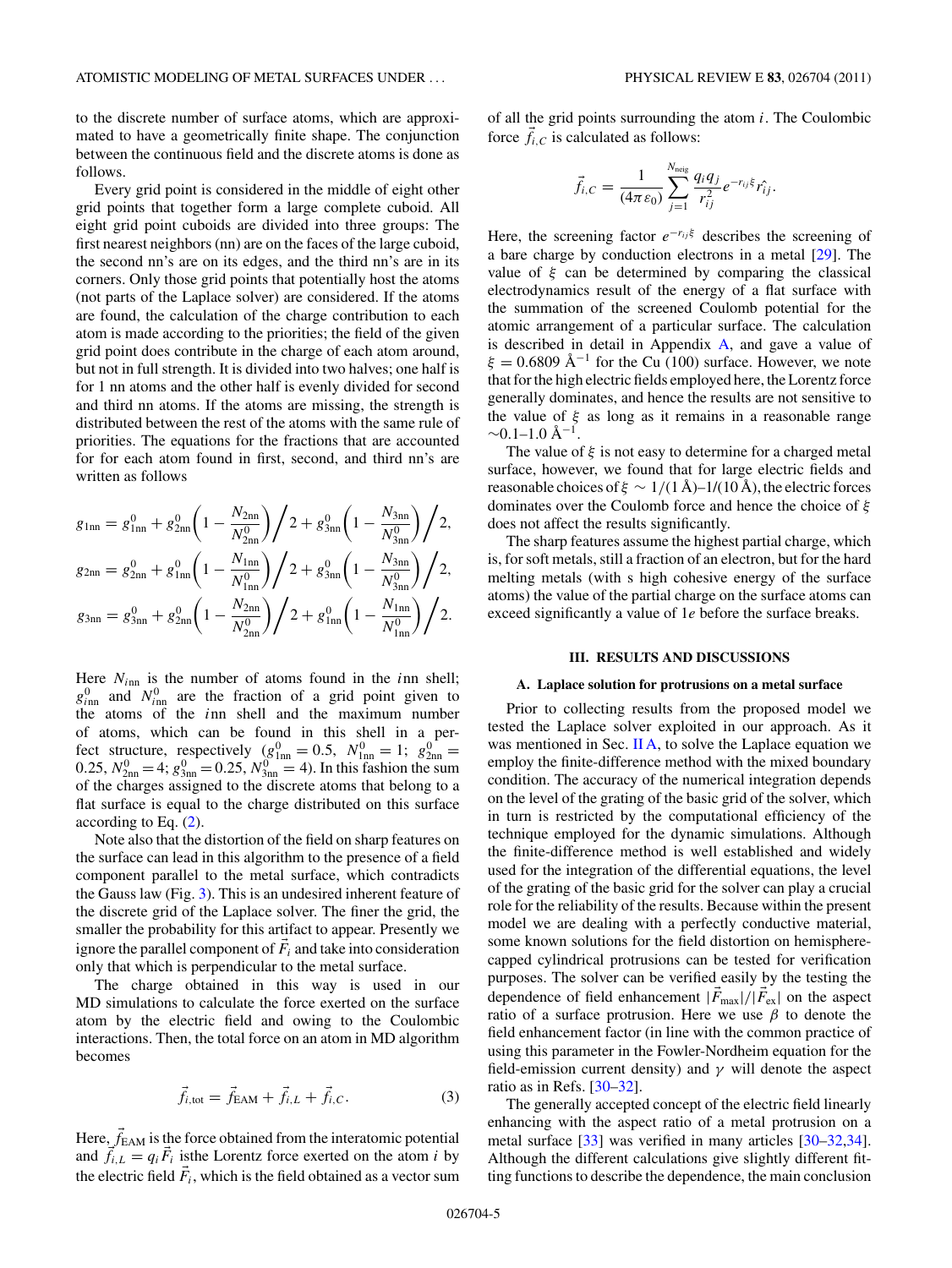<span id="page-5-0"></span>

FIG. 4. Cross-section image (perpendicular to the *y* axis) of the 3D distribution of the field  $F_{ex} = 1$  V/nm around the protrusion with an aspect ratio of 10. The highest enhancement is reached on the apex of the protrusion. The contours show equipotential lines, corresponding to field values from the outmost line inwards of 1.25, 1.5, 2.0, 3.0, 4.0, and 5.0 V*/*nm. Here, *x* and *z* axes show the dimensions along and from the surface, respectively.

of a significant growth of the field on a protrusion seems to be a strong tendency in all models. Although the slope of the linear dependence is high, it is less than the unity as given in Ref. [\[33\]](#page-10-0): The analytical model by Kokkorakis *et al.* [\[34\]](#page-10-0) gives the simplified formula $|\vec{F}_{\text{max}}|/|\vec{F}_{\text{ex}}| = a_0 + 0.72r_{\text{tip}}/h_{\text{tip}}$ , and those based on finite-element calculations Edgcombe and Valdrè  $[30]$  $[30]$  derive a similar but sublinear dependence. These formulas give approximately the same slope of 0.72, which can be a good probe testing for our Laplace solver. For this purpose we used the same solver as implemented in our model, but without an atomic system, to be able to check the effect of the level of the grating on the results. The cubic-shaped grid used in this series of calculations was  $384 \times 384 \times 384$ . The Dirichlet boundaries were applied to the bottom of the cube, where in the middle the hemisphere-capped cylinders with the aspect ratios between 1 and 10 were placed to imitate an atomic protrusion. The shape of the field distribution calculated for a protrusion with an aspect ratio of 10 is demonstrated in Fig. 4. Here the contour lines show the equipotential lines of the field distorted around a sharp protrusion.

The protrusion with an aspect ratio of 1 (a hemisphere) was included in the calculations as a reference to the value of a conductive sphere, which can be found analytically. The comparison of the solutions for a conductive sphere in an external electric field obtained analytically and by the Laplace finite-difference solver can be found in Appendix [B.](#page-9-0)

In Fig. 5, the result of the dependence $|F_{\text{max}}|/|F_{\text{ex}}|$  on the aspect ratio (the radius of 12 grid points for the hemispheres was the same for all the protrusions) is shown. As one can see, the data can be fit well with the linear dependence with a slope of ∼0*.*73, which is in good agreement with the slopes from Refs. [\[34\]](#page-10-0) and [\[30\]](#page-9-0), taking into account the discreteness of our Laplace solver. Here also the enhancement factor of the hemisphere (an aspect ratio of 1) is close to 3 (the result for a conductive sphere). The ratio of the level of grid grating and the calculation efficiency has been checked for a hemisphere



FIG. 5. Linear dependence of field enhancement *β* on the aspect ratio  $\gamma$  obtained by solving the Laplace equation in a 384  $\times$  384  $\times$ 384 grid by the finite-difference method. The Neumann boundary condition is applied to the top and the Dirichlet boundary condition is applied to the bottom, which contains a hemisphere-capped cylindrical protrusion. The line is the linear fit to the calculated data, with the slope close to the one reported in Refs. [\[30\]](#page-9-0) and [\[34\]](#page-10-0). The convergence of the value obtained for *β*hemisphere toward 3, the analytical solution for a conductive sphere in the external field, with an increase of the grating level, is shown in the inset. The upper limit was defined by the computer capacity limitations.

and for a protrusion with an aspect ratio of 10. In both cases, the tendency to underestimate the field enhancement was observed with the grid growing more crude (see the inset of Fig. 5). However, the finer the grid, the better the agreement obtained with the analytical estimations of the field enhancement can be found, which confirms the adequacy of the chosen technique for the solution of the Laplace equation, considering the simplicity and efficiency required for the dynamic simulations.

#### **B. Charge induced by an electric field on surface atoms**

Because there is no well-established recipe for the calculation of charge distribution on a metal surface, we intend at first to verify the proposed technique for a single, static snapshot of the surface morphology evolution.

The direct comparison of the charge induced on a surface atom or adatom is not possible, as there is no information in the literature giving the precise value from the experiment or other calculations. Moreover, the atomic charge is not a uniquely defined concept, and quantum-mechanical codes employ a wide variety of charge calculation methods [\[35\]](#page-10-0). One possibility of verifying the accuracy of the estimation of a charge is to use the Gauss law for the continuous flat surface Eq. [\(2\)](#page-3-0)], and calculate precisely the charge per surface atom. However, this knowledge is very limited and fails to predict the value of a charge on a single atom for nonflat surfaces because of the field distortion on the surface features.

Nevertheless, the indirect verification of a charge induced by an electric field on an adatom is possible if the value of the critical electric field for field evaporation  $\vec{F}_{ev}^c$  for a certain metal surface is known. For instance, a DFT study of the field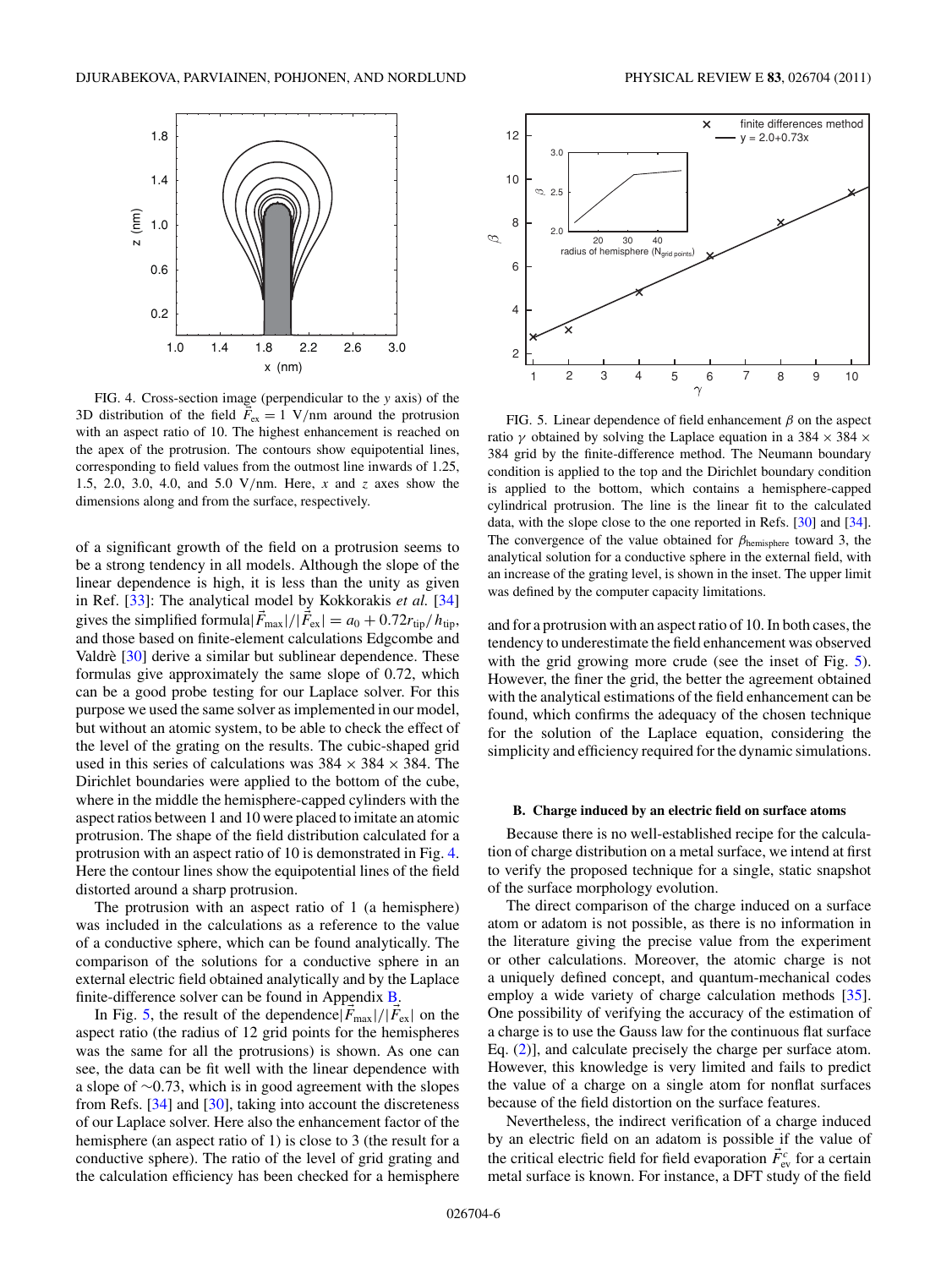<span id="page-6-0"></span>

FIG. 6. (Color online) W {011} surface with an adatom in the most stable position, used to calculate the modification of potential energy owing to the external electric field. The purple (medium gray) corresponds to the highest value of the partial charge (unit charge) on the protruded surface atom according to the present ED-MD model.

evaporation of a tungsten surface [\[22\]](#page-9-0) reported a value of  $\vec{F}_{ev}^c$ close to the ones observed in the experiment  $[16]$ . This gives us a plausible opportunity to compare the results obtained with the present model with the results from Ref. [\[22\]](#page-9-0), which were calculated independently by a different simulation technique, which employs a deeper description of the electronic structure.

To fulfill the aimed comparison, we constructed a tungsten (011) surface with an adatom added to the next layer in the energetically most favorable position, as shown in Fig. 6. This adatom was also considered in Ref. [\[22\]](#page-9-0) as the most stable one. The MD code PARCAS was used to relax the surface with the adatom at 0 K during 10 ps. In these calculations we used three different empirical interatomic potentials: the Finnis-Sinclair EAM (embedded atom method) potential [\[36\]](#page-10-0) referred to as "FS" hereafter, the Tersoff-like potential [\[37\]](#page-10-0), hereafter referred to as "JUS," and the Dudarev-Björkas EAM potential [\[38\]](#page-10-0), hereafter referred to as "DB." Three different interatomic potentials were used only for ensuring that a common trend exists, irrespective of the choice of the potential. Applying a drag method [\[39\]](#page-10-0), we produced a series of static calculations by using the proposed ED-MD model to estimate the resulting forces acting on the charged adatom from the internal interatomic interactions and the external field given by Eq.  $(3)$ . These forces then were integrated over the distance along the dragging path and compared to the potential energy values from Ref. [\[22\]](#page-9-0). The result of this comparison can be found in Fig. 7.

An analysis of Fig. 7 reveals the following. The interatomic interactions given by the FS potential are described very closely by the DFT calculations, which is seen from the comparison of the potential energy curves in Fig.  $7(a)$ calculated for the adatom in the absence of an external electric field. When the curves pass the potential well, their behavior on the positive side of the *z* coordinates slightly diverge, showing that the interactions in the DFT approach are stronger and of shorter range compared to the empirical FS potential. The same conclusion is deduced from the comparison of the surface binding energies given by both the DFT and our simulation,



FIG. 7. Comparison of the potential energy gained by an adatom as in Fig. 6 along the line perpendicular to the W (011) surface. The distance from the surface (*z* coordinate) is measured in arbitrary units (arb. units) with the zero position at the point where the potential energy has its minimum in the absence of an external electric field. The value of the potential energy is shown by subtracting the value  $E_{\text{pot}}^0$ , which the charged adatom has at  $z = 0$ . (a) Comparison of the simulation results obtained with the proposed ED-MD model with the Finnis-Sinclair EAM [\[36\]](#page-10-0) (FS) potential and the results of DFT calculations from Ref. [\[22\]](#page-9-0) (DFT). One curve obtained with the Dudarev-Björkas EAM potential [[38\]](#page-10-0) (DB) at 65 V/nm is shown for the comparison. (b) Potential energy of a charged adatom according to the DB potential and the Tersoff-like potential [\[37\]](#page-10-0) (JUS). The same curve for the case of no external electric field from Ref. [\[22\]](#page-9-0) is also added.

which are 7.88 eV from Ref. [\[22\]](#page-9-0) and 6.47 eV given by the FS potential. This explains the main result of our simulation, which gives the value of the critical field for W (011) surface at ∼40 V*/*nm, while the DFT calculation obtains no barrier if the applied field exceeds 60 V*/*nm. This result seems fascinatingly close to the experimental data, however, it was shown previously [\[37\]](#page-10-0) that DFT calculations can overestimate the cohesive energy ofW by∼1.5 eV; this is why the agreement should not be overestimated. Applying another potential, for instance, the DB EAM potential [\[38\]](#page-10-0), the critical field can be even higher, as seen in Fig.  $7(b)$ . This indicates the sensitivity of the results to the choice of the model potential.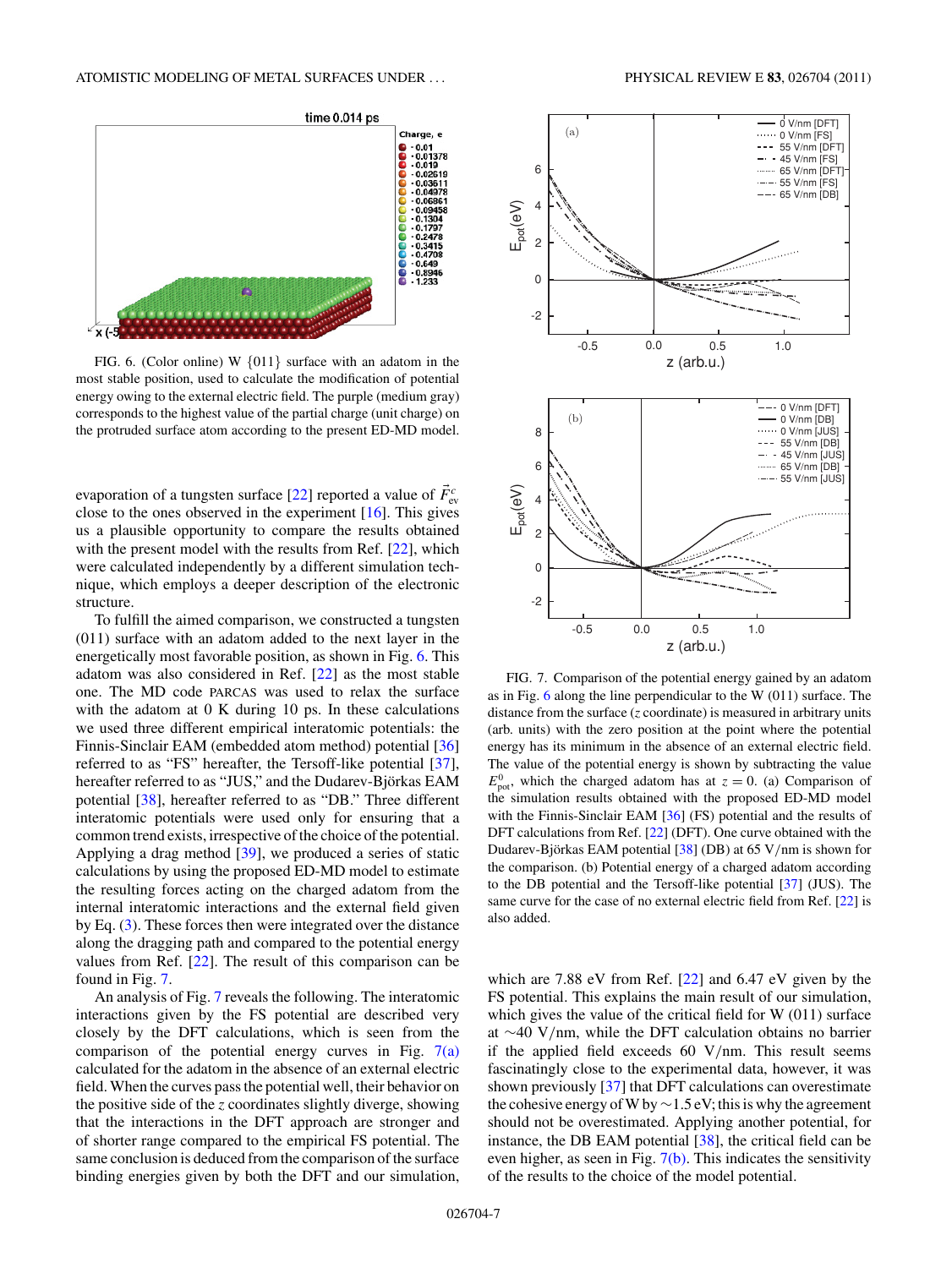

FIG. 8. Dynamics of a surface tip evolution under a sufficiently high electric field. The example is given for the Cu tip 1 nm  $\times$  1 nm (height  $\times$  diameter) placed on a {100} Cu surface ( $T = 600$  K,  $\vec{F}_{\text{ex}} = 8$  V/nm). (a) Snapshots of the evolution process taken at different MD steps (see the main text). The shades of gray show the charge of surface atoms ranging between −0*.*029*e* (the surface atoms) and −0*.*34*e* (the top atom) in the first snapshot. The charges are dynamically changing following the change of the local field. (b) Cross-section images of 3D distributions of the electric field in the presence of a surface asperity: The left-hand image shows the distributions at the beginning of the simulation, and the right-hand image shows distributions after a significant change of the shape has occurred. The contour lines correspond to the equipotential lines of the field with the values given in the boxes with an accuracy of 0.1 V*/*nm. The axes are similar to those in Fig. [4.](#page-5-0)

However, here we do not discuss the advantages of different models to describe the cohesive interactions between metal atoms, but rather verify the suggested technique. The reasonable agreement between our results and the results from the calculation by the DFT methods confirms the adequacy of the present approach, which was developed independently with no data calibrated against each other. The main advantage of the ED-MD model is that it allows for the simulation of dynamic change of the charging of surface atoms depending on their position regarding the neighbor positions under an electric field. Combined with the model of electronic effects described in Ref. [\[23\]](#page-9-0), the present ED-MD model is an efficient and fairly accurate tool for the dynamic simulation of extensive metal surfaces exposed to high electric fields. The results do somewhat depend on the model potential [cf. Fig.  $7(b)$ ], thus the latter must be tested well prior to employing it within the present model.

Applying the proposed technique, we simulated the evolution of the shape of an asperity on the Cu {100} surface. The initial shape of a tip was a simple cylinder ( $\sim$ 1 nm  $\times$ 1 nm in height and diameter). The tip was placed on the Cu {100} surface 11*.*71 × 11*.*71 nm and ∼3 nm thick  $(32 \times 32 \times 8)$  unit cells). Three bottom layers were fixed to prevent a possible shift of the original cell position under the electric field. The tip was allowed to relax during 20 ps at the given temperature  $(T = 600 \text{ K})$  before the external field was applied. The Berendsen control of temperature [\[40\]](#page-10-0) with a time constant of 20 fs was applied to prevent artificial heating of the system. The time step for the simulation was chosen as 4.06 fs for Cu and 6.9 fs for W, previously found to give good energy conservation in near-equilibrium simulations [\[25\]](#page-9-0). The field  $\hat{F}_{ex} = 8 \text{ V/mm}$  was exerted in a ramping mode (linearly increasing) over 5 ps. A combination of values of the field and the temperature were chosen ( $\vec{F}_{ex} < \vec{F}_b = 11$  V/nm, where  $\vec{F}_b$ ) is the field at which the flat surface starts to break, and *T*room *<*  $T < T_m$ , where  $T_{\text{room}}$  and  $T_m$  are the room temperature and the melting point of Cu, respectively) to achieve the efficient field-enhanced evaporation of atoms, but at a reasonable evaporation rate. The snapshots of the simulation can be found in Fig.  $8(a)$ . Here the first image (upper right-hand side) shows the snapshot when the applied field has already been ramped to the desired magnitude ( $\vec{F}_{ex} = 8 \text{ V/mm}$ ) and the last one (lower right-hand side) shows the snapshot after a dramatic change of the shape of the surface tip. Two intermediate snapshots are shown to complete the imaging of the dynamics of the process. It is clear that the thermal fluctuations of the atoms elevated at 600 K enhance the atom detachment, which can be understood as field-enhanced atom evaporation. Because in the present approach we do not consider the atom ionization, the detachment is a purely thermal process, where the effect of an electric field can be considered as a permanent tensile stress applied to the surface, but following the shape of the surface morphology. If an atom has changed its position owing to the thermal fluctuations and hopped higher than the position of its neighboring atoms, it attains a higher partial charge, increasing the probability of its detachment.

The solution of the Laplace equation that is obtained at every MD step, when the surface has been changed, is shown in Fig. 8(b). The images correspond to the initial and final snapshots shown in Fig.  $8(a)$ .

#### **IV. CONCLUSIONS**

In conclusion, an atomistic model of a metal surface held under an applied electric field has been developed. The model accounts concurrently for both electrodynamic effects and interatomic interactions between the atoms. The Laplace equation with the dynamically changing Neumann boundary condition on the surface is solved at every MD step, and the following charge redistribution is allowed to depend on the position of surface atoms. The Laplace solution has been shown to give the electric-field enhancement around a hemispherically capped cylinder that is in very good agreement with previous analytical and finite-element calculations. The model allows for the dynamic simulation of surface modification under the electric-field effect, including the lattice expansion under the field and the migration of charged adatoms.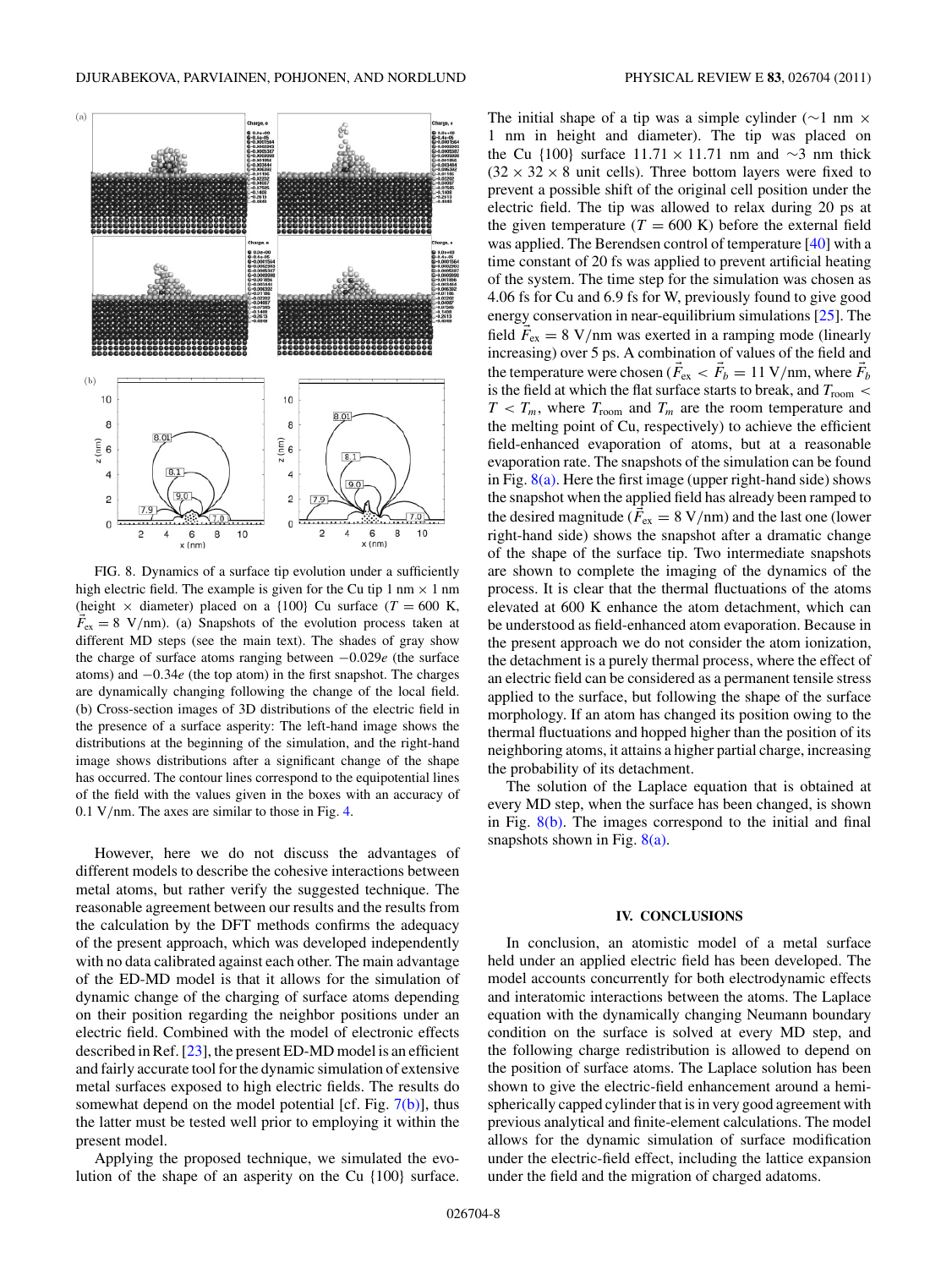## **ACKNOWLEDGMENTS**

<span id="page-8-0"></span>The authors acknowledge the assistance of the Finnish IT Center for Science CSC and M. Lyly for valuable contributions to the multigrid method of the Laplace solver. This research was supported by the European Commission under the FP7 Research Infrastructures project EuCARD, Grant agreement No. 227579, and the Finnish Centre of Excellence in Computational Molecular Science (CMS), financed by The Academy of Finland and the University of Helsinki.

## **APPENDIX A: DETERMINATION OF SCREENING FACTOR FOR COULOMB INTERACTIONS**

According to classical electrodynamics [\[24\]](#page-9-0) the continuum self-energy per volume of a charged infinite conducting surface is

$$
u_c = \frac{1}{2}\varepsilon_0 E^2 = \frac{1}{2\varepsilon_0}\sigma^2,
$$
 (A1)

where  $\sigma$  is the charge per areaof the surface owing to Gauss law.

On the other hand, consider a charged fcc (100) surface with all charge on the top atom layer. The surface atoms form a 2D square lattice with two atoms per conventional unit cell of lattice constant *a*. By considering a 45◦ rotation, this is equivalent to another square lattice of lattice constant  $a/\sqrt{2}$ . If these atoms were considered to interact by a pure Coulomb interaction, the atomic electrostatic potential energy  $U_a$  could be obtained by summing up the Coulomb potential from an atom to all its neighbors,

$$
U_a = \sum_{i=1}^{\infty} \frac{1}{4\pi \varepsilon_0} \frac{q_i q_j}{r_{ij}},
$$
 (A2)

where  $q_i$  is the charge on each atom given by the external electric field  $\vec{F}_{\text{ex}}$  as described in the main text.

From the geometry of the atomic arrangement, the area per atom is  $[a/\sqrt{2}]^2 = a^2/2$  and hence  $\sigma = q_i/A = q_i/(a^2/2)$ . The thickness of a single atom layer is *a/*2. Hence the energy density from the atomic interactions,

$$
u_a = \frac{U_a}{a^3/4}.\tag{A3}
$$

As the surface is considered flat, all charges  $q_i, q_j$  are equal  $(=q)$  and constant with respect to  $r_{ij}$ , and hence

$$
u_a = \frac{1}{a^3/4} \frac{1}{4\pi\varepsilon_0} q^2 \sum_{i=1}^{\infty} \frac{1}{r_{ij}}.
$$
 (A4)

However, this sum clearly diverges, because the number of atoms for a circular shell of thickness *dr* is proportional to its area  $2\pi r dr$ . To solve this dilemma, one can consider that bare charges in a conducting material are screened by rear-rangement of the conduction electrons in a metal [\[29\]](#page-9-0), which can, in the Debye-Hückel or Fermi-Thomas approximations, be described by the screened Coulomb potential

$$
V_{i,Cs} = \frac{1}{(4\pi\epsilon_0)} \sum_{j=1}^{N_{\text{neig}}} \frac{q_i q_j}{r_{ij}} e^{-r_{ij}\xi},
$$
 (A5)



FIG. 9. Solution of the Laplace equation for a conducting sphere in an external field  $\vec{F}_{ex}$  with the finite-difference numerical method, compared to the exact analytical solution, for the field at the surface. The field was determined along the azimuthal angle *θ* off the *z* direction. The number of grid points in each direction was 200, and the radius of the sphere was 1*/*12 of the total size of the solution region.

and hence

$$
u_a = \frac{1}{a^3/4} \frac{1}{4\pi\varepsilon_0} q^2 \sum_{i=1}^{\infty} \frac{1}{r_{ij}} e^{-r_{ij}\xi}.
$$
 (A6)

By requiring that  $u_a = u_c$ , one can fix the value of  $\xi$  to give a  $u_a$  that matches  $u_c$ .



FIG. 10. (Color online) Solution of the Laplace equation for a conducting sphere in an external field  $\vec{F}_{ex}$  with the finite-difference numerical method, compared to the exact analytical solution. The inset shows the numerical solution in the *xz* plane and the directions along which the magnitude of the field  $|E|$  is compared to the exact solution. The number of grid points in each direction was 200, and the radius of the sphere was 1*/*12 of the total size of the solution region.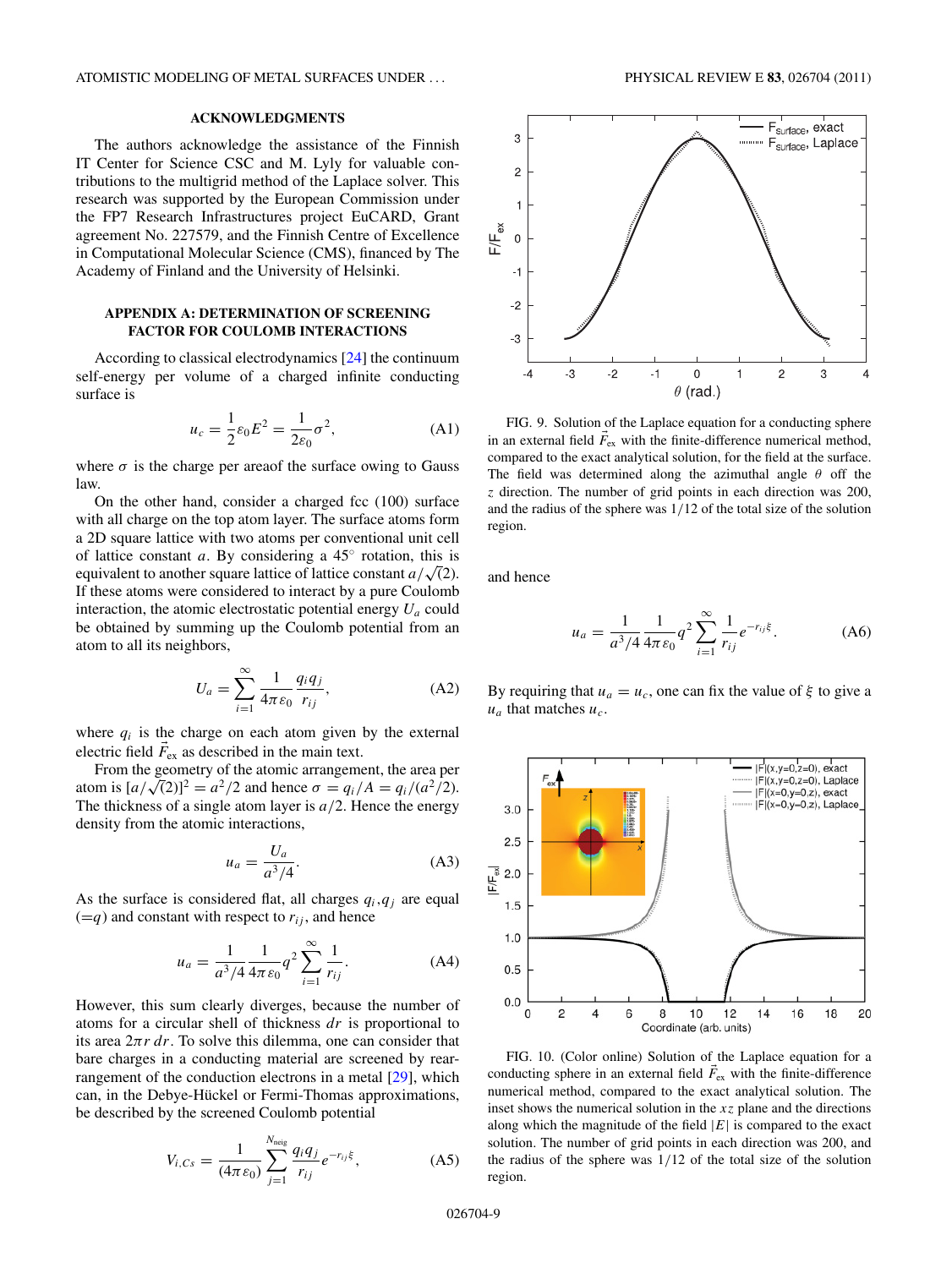<span id="page-9-0"></span>For instance, for a surface charge of  $q = 0.01 e/$ atom and the Cu lattice constant of ≈3.62 Å,  $\sigma = 0.0122 \text{ C/m}^2$  and Eq.  $(A1)$  gives

$$
u_c = 5.26 \times 10^{-5} \, \text{eV} / \text{\AA}^3. \tag{A7}
$$

Using numerical calculation of Eq.  $(A6)$  with increasing distance from the central atom until convergence, we determined that  $\xi = 0.6809$  1/Å fulfills  $u_c = u_a$  to four digits of accuracy. Because both  $u_a$  and  $u_c$  are  $\propto q^2$ , this result is independent of the choice of *q*. This value is very close to a simpler estimate obtained from Thomas-Fermi theory of  $0.55$   $1/\text{\AA}$  [Eq. (17.55) and Table 2.1 in Ref. [29]] and hence can be considered to be of quite reasonable magnitude.

#### **APPENDIX B: TEST OF ACCURACY OF LAPLACE SOLVER**

The finite-difference method for solving the Laplace equation is exact in the limit of the grid point size going to zero [28]. However, computer capacity limitations prevent the use of a very large number of grid points, and hence it is important to determine the relation between grid point size and accuracy of the solution. We tested the accuracy of the finite-different Laplace solver by simulating the electric field around an uncharged conducting sphere in vacuum subject to

an external electric field  $\vec{F} = F_{ex}\hat{z}$ . This case is a suitable test for our solver because it has an exact analytical solution [24] that is valid everywhere in space. Moreover, the solution at the top of a tip capped with a hemisphere (considered in the main text) is approximately the same as for the sphere in the direction of the field.

Our Laplace solver was applied to solve the electric field in three dimensions around a conducting sphere region. The sphere was implemented by setting a number of grid points in the center of the solution region to be conducting boundary grid points. Similar to the use of the solver described in the main text, the potential at the surface of the conducting sphere was fixed to zero, while at the bottom and top of the cubic solution region, the gradient was set fixed to  $-\nabla \phi = F_{\text{ex}}\hat{z}$  (gradient boundary condition). Periodic boundary conditions were used at the side *x* and *y* boundaries. We tested the accuracy of the method systematically as a function of total number of grid points in each dimension  $N = N_x = N_y = N_z$  and the fraction of the sphere radius *r* compared to the cell size  $f_r = r/N$ . The results are illustrated for the maximum field at the surface of the sphere in Fig. [9](#page-8-0) and for cross sections of the solution region along the *x* and *z* axes in Fig. [10.](#page-8-0) In general, we found that for  $f_r \lesssim 0.2$  and  $N \gtrsim 100$  the solution is accurate to ∼5% or better everywhere in the solution region. The multigrid and single grid (Jacobi) solution methods were found to give the same results.

- [1] M. Ghaly, K. Nordlund, and R. S. Averback, [Philos. Mag. A](http://dx.doi.org/10.1080/01418619908210332) **79**, [795 \(1999\).](http://dx.doi.org/10.1080/01418619908210332)
- [2] K. Nordlund, J. Keinonen, M. Ghaly, and R. S. Averback, [Nature](http://dx.doi.org/10.1038/17983) (London) **398**[, 49 \(1999\).](http://dx.doi.org/10.1038/17983)
- [3] L. Zhigilei, P. B. S. Kodali, and B. J. Garrison, [J. Chem. Phys.](http://dx.doi.org/10.1021/jp9733781) B **102**[, 2845 \(1998\).](http://dx.doi.org/10.1021/jp9733781)
- [4] D. S. Ivanov and L. V. Zhigilei, Phys. Rev. B **68**[, 064114 \(2003\).](http://dx.doi.org/10.1103/PhysRevB.68.064114)
- [5] A. K. Upadhyay, N. A. Inogamov, B. Rethfeld, and H. M. Urbassek, Phys. Rev. B **78**[, 045437 \(2008\).](http://dx.doi.org/10.1103/PhysRevB.78.045437)
- [6] G. Taylor, [Proc. Roy. Soc. London, A](http://dx.doi.org/10.1098/rspa.1964.0151) **280**, 383 (1964).
- [7] W. J. Choi, G. Galyon, K.-N. Tu, and T. Y. Lee, in *Handbook of lead-free solder technology for microelectronic assemblies*, edited by K. J. Puttlitz and K. A. Stalter (Marcel Dekker, New York, 2004), Chap. 21. The structure and kinetics of tin-whisker formation and growth on high tin content nishes, pp. 851–913.
- [8] G. K. Wehner, [J. Vac. Sci. Technol. A](http://dx.doi.org/10.1116/1.573386) **3**, 1821 (1986).
- [9] H. R. Schober, [J. Non-Cryst. Solids](http://dx.doi.org/10.1016/S0022-3093(02)01438-2) **307-310**, 40 (2002).
- [10] The Compact Linear Collider Study [\[http://clic-study.web.](http://clic-study.web.cern.ch/clic-study/) [cern.ch/clic-study/\]](http://clic-study.web.cern.ch/clic-study/).
- [11] R. G. Forbes, [Appl. Surf. Sci.](http://dx.doi.org/10.1016/0169-4332(94)00526-5) **87-88**, 1 (1995).
- [12] C. G. Sanchez, A. Y. Lozovoi, and A. Alavi, [Mol. Phys.](http://dx.doi.org/10.1080/00268970410001727673) **102**, [1045 \(2004\).](http://dx.doi.org/10.1080/00268970410001727673)
- [13] T. T. Tsong, [J. Chem. Phys.](http://dx.doi.org/10.1063/1.1674660) **54**, 4205 (1971).
- [14] A. Descoeudres, T. Ramsvik, S. Calatroni, M. Taborelli, and W. Wuensch, [Phys. Rev. ST Accel. Beams](http://dx.doi.org/10.1103/PhysRevSTAB.12.032001) **12**, 032001 (2009).
- [15] Z. Insepov, J. H. Norem, and A. Hassanein, *[Phys. Rev. ST Accel.](http://dx.doi.org/10.1103/PhysRevSTAB.7.122001)* Beams **7**[, 122001 \(2004\).](http://dx.doi.org/10.1103/PhysRevSTAB.7.122001)
- [16] G. L. Kellogg, Phys. Rev. B **29**[, 4304 \(1984\).](http://dx.doi.org/10.1103/PhysRevB.29.4304)
- [17] G. L. Kellogg, [Appl. Surf. Sci.](http://dx.doi.org/10.1016/0169-4332(94)90331-X) **76-77**, 115 (1994).
- [18] O. L. Golubev and M. V. Loginov, [Technical Physics](http://dx.doi.org/10.1134/S1063784206090180) **51**, 1215 [\(2006\).](http://dx.doi.org/10.1134/S1063784206090180)
- [19] T. Ganetsos, A. W. R. Mair, G. L. R. Mair, L. Bischoff, C. Akhmadaliev, and C. J. Aidinis, [Surf. Interface Anal.](http://dx.doi.org/10.1002/sia.2474) **39**, [128 \(2007\).](http://dx.doi.org/10.1002/sia.2474)
- [20] Z. Li, W. Liu, and X. Li, [Chin. Phys. Lett.](http://dx.doi.org/10.1088/0256-307X/15/8/023) **15**, 608 (1998).
- [21] H. J. Kreuzer and L. C. Wang, [Phys. Rev. B](http://dx.doi.org/10.1103/PhysRevB.45.12050) **45**, 12050 [\(1992\).](http://dx.doi.org/10.1103/PhysRevB.45.12050)
- [22] T. Ono, T. Sasaki, J. Otsuka, and K. Hirose, [Surf. Sci](http://dx.doi.org/10.1016/j.susc.2004.12.024) **577**, 42 [\(2005\).](http://dx.doi.org/10.1016/j.susc.2004.12.024)
- [23] S. Parviainen, F. Djurabekova, and K. Nordlund, Comp. Mater. Sci. (2010), accepted for publication.
- [24] J. D. Jackson, *Classical Electrodynamics*, 2nd ed. (Wiley, New York, 1975).
- [25] K. Nordlund, PARCAS computer code (2010). The main principles of the molecular dynamics algorithms are presented in Refs. [1] and [41]. The adaptive time step and electronic stopping algorithms are the same as in Ref. [42].
- [26] M. P. Allen and D. J. Tildesley, *Computer Simulation of Liquids* (Oxford University Press, Oxford, UK, 1989).
- [27] R. G. Forbes, J. Appl. Phys. **104**[, 084303 \(2008\).](http://dx.doi.org/10.1063/1.2996005)
- [28] W. H. Press, S. A. Teukolsky, W. T. Vetterling, and B. P. Flannery, *Numerical Recipes in C: Art of Scientific Computing*, 2nd ed. (Cambridge University Press, New York, 1992).
- [29] N. W. Ashcroft and N. D. Mermin, *Solid State Physics*(Saunders College, Philadelphia, 1976).
- [30] C. J. Edgcombe and U. Valdre, [Solid State Electron.](http://dx.doi.org/10.1016/S0038-1101(00)00212-4) **45**, 857 [\(2001\).](http://dx.doi.org/10.1016/S0038-1101(00)00212-4)
- [31] C. J. Edgcombe and U. Valdre, J. Microsc. **203**[, 188 \(2001\).](http://dx.doi.org/10.1046/j.1365-2818.2001.00890.x)